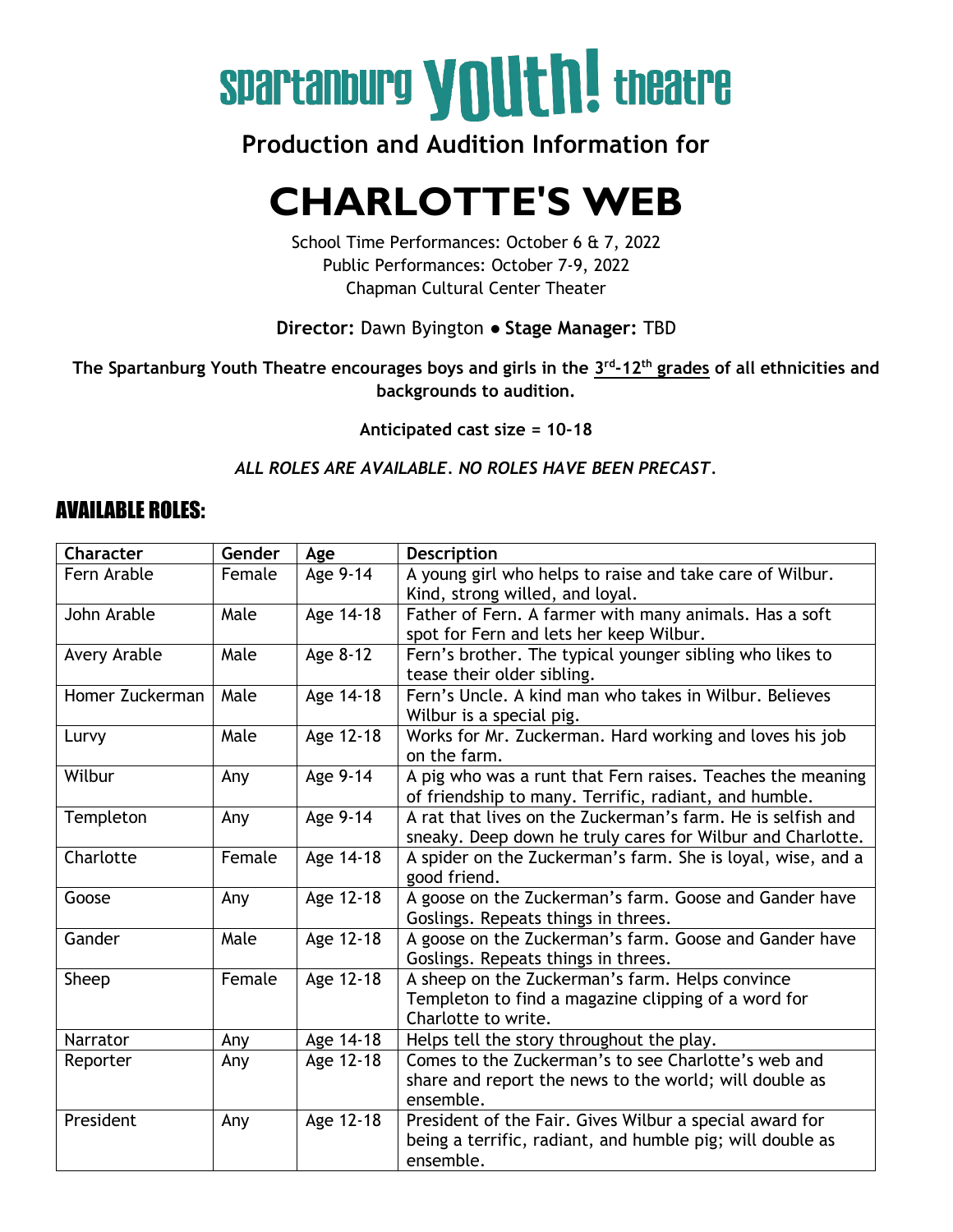| Uncle | Male |                                       |  |  |
|-------|------|---------------------------------------|--|--|
|       |      | at the fair; will double as ensemble. |  |  |

#### ENSEMBLE:

3-5 Actors • Male and Female • Age: 8-18 • Members of the ensemble will cover the roles of Reporter, President & Uncle. Ensemble will play goslings, spectators, judges, and possibly other farm animals.

#### SHOW INFO:

Everyone's favorite and loveable pig joins his farmyard friends to weave an unbelievable tale in this heartwarming stage adaptation of the beloved E. B. White book. When Wilbur the pig's trip to the butcher seems imminent, a clever and skillful spider named Charlotte becomes determined to save him with "radiant" and "terrific" messages displayed in her web. This poignant and delightful play about friendship and bravery will remind us of the miracle often found in the simplest of things.

#### AUDITION DATES & TIME:

Tuesday, August 9, 2022 *or* Wednesday, August 10, 2022, 5:30pm-7:30pm both nights. You should only audition one of the two nights offered. You may come any time between the 5:30-7:30pm range. Auditionees will be seen in the order their audition form is received.

Save time and fill out your audition form ahead of time. An online audition form will be available on Friday, August 5, 2022 on the "Auditions" page of the website: [www.spartanburgyouththeatre.com/auditions.](http://www.spartanburgyouththeatre.com/auditions) If you fill out your form ahead of time, head straight to the check-in table when you arrive and tell them you filled out your form online. It is not mandatory to fill out your form in advance. You may still fill out the form when you arrive.

#### CALLBACKS:

A callback list will be posted *after 3:00pm* on *Thursday, August 11, 2022* via the auditions page on the SYT website (www.spartanburgyouththeatre.com/auditions).

Callbacks will be *Saturday, August 13, 2022 from 10am-2pm*. *The date of callbacks is subject to change pending actor & creative team availability.*

At callbacks, actors will read scenes from the script.

## LOCATION:

Chapman Cultural Center, 200 E St John St, Spartanburg, SC 29306 Look for signs directing you where to enter.

## PREPARATION:

- All auditionees are required to prepare a 30 second-1 minute monologue.
- Auditionees should choose a monologue that shows off strong acting choices and that is age-appropriate.
- Memorization of your monologue is *highly encouraged*.

● If you do not have a monologue, one will be provided for you at auditions. Monologues are available ahead of time, one month before auditions, at the Spartanburg Youth Theatre offices in the kiosk at the end of the hallway when you walk down the stairs to our area. You may use one of these monologues, or you may use one of your own choosing.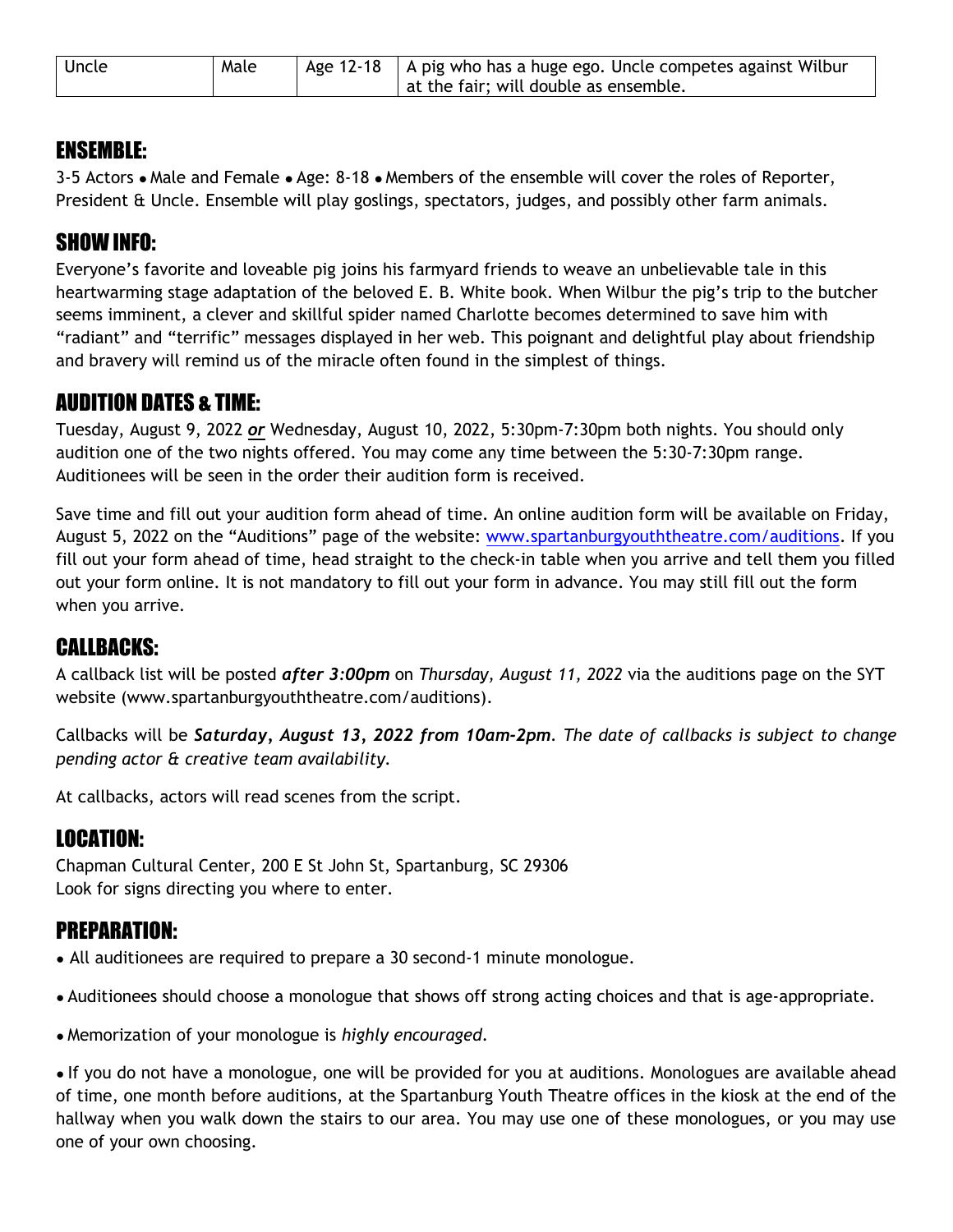● **Bring your schedule to fill‐in all of your potential rehearsal conflicts on the audition form—***conflicts may NOT be added after casting!*

#### ANTICIPATED REHEARSAL SCHEDULE:

- Rehearsals will occur Aug 22-Oct 5, 2022-- but not every day. Rehearsals will mainly occur Monday- Friday (5:30-7:30pm).
- REQUIRED DATES ASIDE FROM REHEARSALS
	- o Set Build: **Saturday, September 24, 2022 from 10am-4pm**
		- *Actor's may be split into shifts, some called 10am-1pm, some called 1-4pm*
	- o Load-in: **Saturday, October 1, 2022 from 10am-4pm**
		- *If split into shifts, actor's will work the opposite shift from what they worked at set build*
	- o If actors are unavailable for Set Build or Load-in, they MUST make up the hours missed from these days. Makeup hours will be coordinated on a case-by-case basis.
- \*\**As of Monday, September 26, 2022, CONFLICTS ARE HIGHLY DISCOURAGED. CONFLICTS DURING THIS TIME FRAME MAY PREVENT AN ACTOR FROM GETTING CAST.\*\**
- The week of Sept 26-30, 2022, rehearsals will last from 5:30pm-*8:30pm*.
- Below is a PRELIMINARY schedule of planned rehearsal days. However, *rehearsals are subject to change!*
- Actor conflicts will be allowed within reason but must be listed on the audition form. Conflicts CANNOT be added after casting. *Conflicts may be a deciding factor in casting.*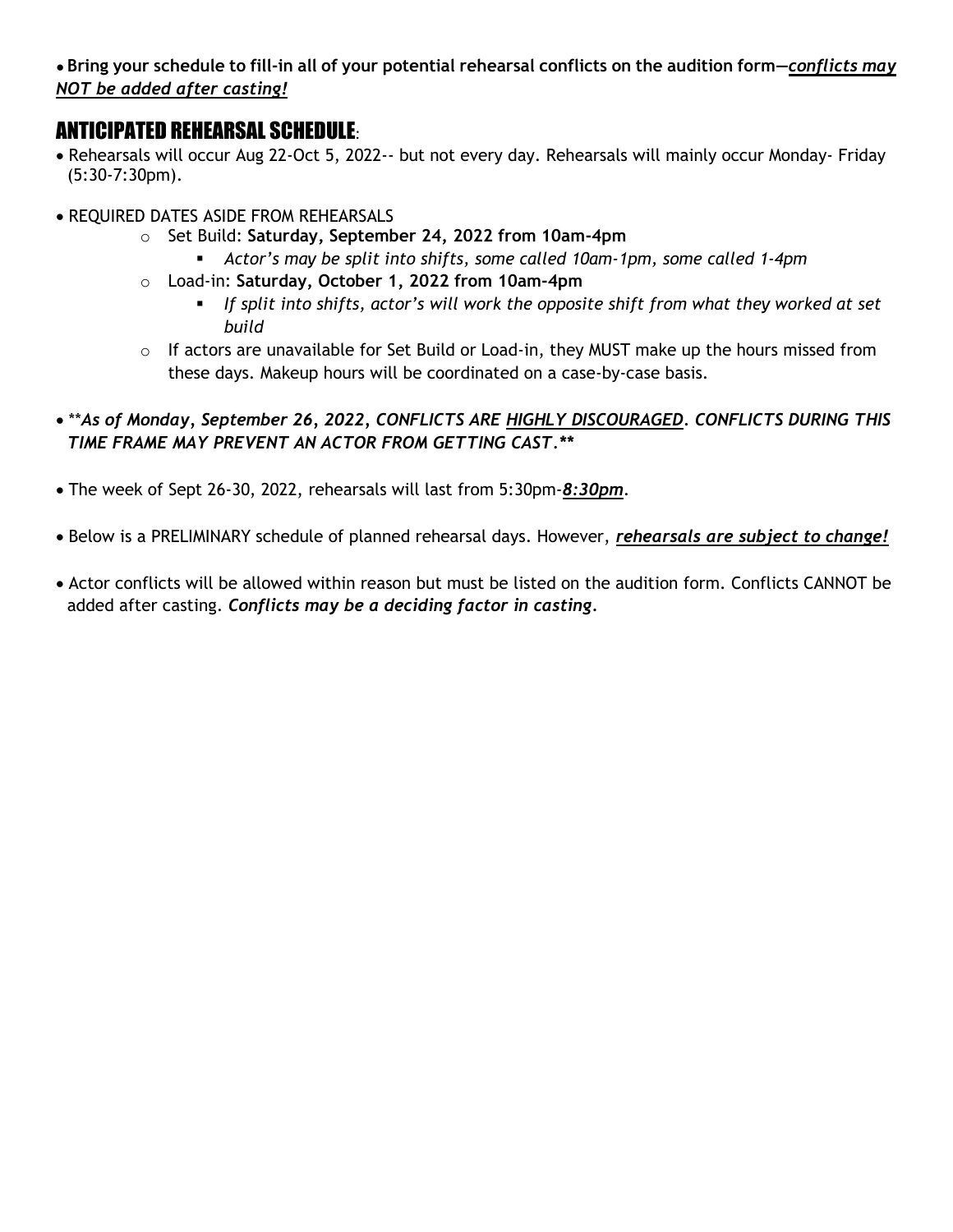| Day       | Date      | Time               | <b>Notes</b>                 | Day       | Date    | Time               | <b>Notes</b>                                      |                                                                                                                       |  |
|-----------|-----------|--------------------|------------------------------|-----------|---------|--------------------|---------------------------------------------------|-----------------------------------------------------------------------------------------------------------------------|--|
| Sunday    | 7-Aug     | N/A                |                              | Sunday    | 11-Sep  | 10am-12pm          | Only if needed                                    |                                                                                                                       |  |
| Monday    | 8-Aug     | N/A                |                              | Monday    |         | 12-Sep 5:30-7:30pm | Rehearsal                                         |                                                                                                                       |  |
| Tuesday   |           | 9-Aug 5:30-7:30pm  | <b>Auditions</b>             | Tuesday   |         | 13-Sep 5:30-7:30pm | Rehearsal                                         |                                                                                                                       |  |
| Wednesday |           | 10-Aug 5:30-7:30pm | <b>Auditions</b>             | Wednesday |         | 14-Sep 5:30-7:30pm | Rehearsal                                         |                                                                                                                       |  |
| Thursday  | 11-Aug    | After 3pm          | <b>Callback List Posted</b>  | Thursday  |         | 15-Sep 5:30-7:30pm | Rehearsal                                         |                                                                                                                       |  |
| Friday    | 12-Aug    | N/A                |                              | Friday    |         | 16-Sep 5:30-7:30pm | Rehearsal                                         |                                                                                                                       |  |
| Saturday  | 13-Aug    | 10am-2pm           | Callbacks                    | Saturday  | 17-Sep  | $2-4pm$            | Only if needed                                    |                                                                                                                       |  |
| Sunday    | 14-Aug    | N/A                |                              | Sunday    | 18-Sep  | 10am-12pm          | Only if needed                                    |                                                                                                                       |  |
| Monday    | 15-Aug    | N/A                |                              | Monday    |         | 19-Sep 5:30-7:30pm | Rehearsal                                         |                                                                                                                       |  |
| Tuesday   | 16-Aug    | N/A                |                              | Tuesday   |         | 20-Sep 5:30-7:30pm | Rehearsal                                         |                                                                                                                       |  |
| Wednesday | $17$ -Aug | After 3pm          | Cast List Posted by this day | Wednesday |         | 21-Sep 5:30-7:30pm | Rehearsal                                         |                                                                                                                       |  |
| Thursday  |           | 18-Aug 5:30-6:30pm | Cast & Parent Meeting        | Thursday  |         | 22-Sep 5:30-7:30pm | Rehearsal                                         |                                                                                                                       |  |
| Friday    | 19-Aug    | N/A                |                              | Friday    |         | 23-Sep 5:30-7:30pm | Rehearsal                                         |                                                                                                                       |  |
| Saturday  | 20-Aug    | N/A                |                              | Saturday  | 24-Sep  | 10am-4pm           | SET BUILD - REQUIRED                              |                                                                                                                       |  |
| Sunday    | 21-Aug    | N/A                |                              | Sunday    | 25-Sep  | $2-4pm$            | Only if needed                                    |                                                                                                                       |  |
| Monday    |           | 22-Aug 5:30-7:30pm | Rehearsals Begin             | Monday    | 26-Sep  | 5:30-8:30pm        | <b>CONFLICTS HIGHLY DISCOURAGED</b>               | Conflicts are HIGHLY DISCOURAGED<br>during this date range, however we MAY                                            |  |
| Tuesday   |           | 23-Aug 5:30-7:30pm | Rehearsal                    | Tuesday   |         | 27-Sep 5:30-8:30pm | <b>CONFLICTS HIGHLY DISCOURAGED</b>               | be able to accommodate. If you have<br>conflicts during these dates, please list                                      |  |
| Wednesday |           | 24-Aug 5:30-7:30pm | Rehearsal                    | Wednesday |         | 28-Sep 5:30-8:30pm | <b>CONFLICTS HIGHLY DISCOURAGED</b>               |                                                                                                                       |  |
| Thursday  |           | 25-Aug 5:30-7:30pm | Rehearsal                    | Thursday  |         | 29-Sep 5:30-8:30pm | <b>CONFLICTS HIGHLY DISCOURAGED</b>               | them, but understand that conflicts                                                                                   |  |
| Friday    |           | 26-Aug 5:30-7:30pm | Rehearsal                    | Friday    |         | 30-Sep 5:30-8:30pm | <b>CONFLICTS HIGHLY DISCOURAGED</b>               | during these dates may affect you being                                                                               |  |
| Saturday  | 27-Aug    | N/A                |                              | Saturday  | $1-0ct$ | 10am-4pm           | <b>LOAD-IN - REQUIRED</b>                         | cast in the show                                                                                                      |  |
| Sunday    | 28-Aug    | N/A                |                              | Sunday    | $2-0ct$ | $1-9$ pm           | TECH - NO CONFLICTS                               |                                                                                                                       |  |
| Monday    |           | 29-Aug 5:30-7:30pm | Rehearsal                    | Monday    | $3-0ct$ | 4:30-9:30pm        | DRESS REHEARSAL - NO CONFLICTS                    |                                                                                                                       |  |
| Tuesday   |           | 30-Aug 5:30-7:30pm | Rehearsal                    | Tuesday   | 4-Oct   | 4:30-9:30pm        | DRESS REHEARSAL - NO CONFLICTS                    | Conflicts during tech/performance week                                                                                |  |
| Wednesday |           | 31-Aug 5:30-7:30pm | Rehearsal                    | Wednesday | 5-Oct   | 4:30-9:30pm        | DRESS REHEARSAL - NO CONFLICTS                    | CANNOT be accommodated under any<br>circumstances. If you are unavailable<br>during this week you will not be cast in |  |
| Thursday  |           | 1-Sep 5:30-7:30pm  | Rehearsal                    | Thursday  | 6-Oct   | 8am-2pm            | SCHOOL SHOWS - NO CONFLICTS                       |                                                                                                                       |  |
| Friday    | 2-Sep     | 5:30-7:30pm        | Rehearsal                    | Friday    | $7-0ct$ | 8am-6pm            | SCHOOL SHOWS & PUBLIC SHOW (4:30PM)- NO CONFLICTS | the show.                                                                                                             |  |
| Saturday  | 3-Sep     | N/A                |                              | Saturday  | 8-Oct   | 12:30-8pm          | PUBLIC SHOWS (2PM & 6PM) - NO CONFLICTS           |                                                                                                                       |  |
| Sunday    | 4-Sep     | N/A                |                              | Sunday    | 9-Oct   | 12:30-until        | PUBLIC SHOW (2PM) - NO CONFLICTS                  |                                                                                                                       |  |
| Monday    | 5-Sep     | 5:30-7:30pm        | Rehearsal                    |           |         |                    |                                                   |                                                                                                                       |  |
| Tuesday   | 6-Sep     | 5:30-7:30pm        | Rehearsal                    |           |         |                    |                                                   |                                                                                                                       |  |
| Wednesday | 7-Sep     | 5:30-7:30pm        | Rehearsal                    |           |         |                    |                                                   |                                                                                                                       |  |
| Thursday  | 8-Sep     | 5:30-7:30pm        | Rehearsal                    |           |         |                    |                                                   |                                                                                                                       |  |
| Friday    | 9-Sep     | 5:30-7:30pm        | Rehearsal                    |           |         |                    |                                                   |                                                                                                                       |  |
| Saturday  | 10-Sep    | N/A                |                              |           |         |                    |                                                   |                                                                                                                       |  |